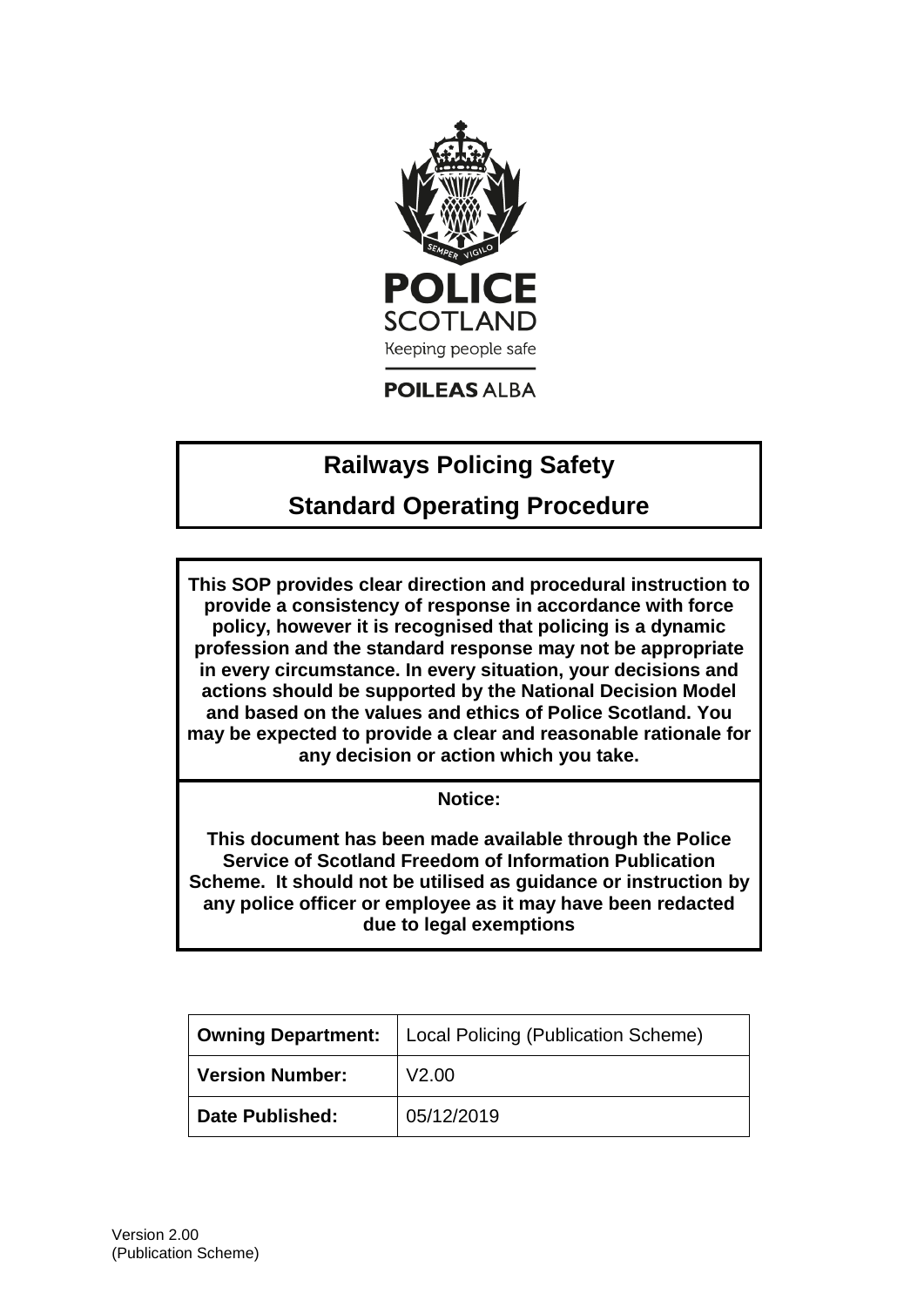# **1. Purpose / Scope**

This Standard Operating Procedure (SOP) supports Police Scotland's Health, Safety and Wellbeing Policy and Major Incidents and Emergencies Policy.

This SOP informs police officers and staff of the procedures to be adopted when working on or near the railway infrastructure.

The overriding direction is: **do not enter the Railway Infrastructure.**

#### **2. Definitions**

**'Caution'** - Train drivers are warned that emergency services personnel are on the track. They must drive at such a speed, depending on circumstances, that they can stop short or clear of any person who may be on the track and does not move clear.

**'Stop'** - Trains will no longer move on an identified section of the track.

**'The Railway Infrastructure'** – Anything or anywhere other than where the general public are permitted access as part of a routine train journey.

### **3. Entering the Railway Infrastructure – Nationally Agreed Processes**

Police personnel must not go onto the railway infrastructure in pursuit of a suspect or for any other reason unless one of the following nationally agreed processes has been followed:

- a) Where a Network Rail 'Rail Incident Officer' is immediately available and present at the scene, and they have confirmed that, within a defined area, there is a 'Stop' in place and, if necessary, overhead line equipment has been discharged or isolated.
- b) Where police personnel at the scene have personally been advised that, within a defined area, there is a '**Stop**' in place and if necessary, overhead line equipment has been isolated (switched off and earthed). This confirmation must come via the Police Scotland Area Control Room (ACR) who must have been advised by the Network Rail Control only and provided with a Scotland number (SC). This number is only relevant for police permission. If any other services attend e.g. Scottish Ambulance Service (SAS) they must contact their own control and receive their own SC number.
- c) Where police personnel are working under the direct supervision and protection of a Network Rail 'Rail Incident Officer'.
- d) Where police personnel at the scene reasonably believe that it is immediately necessary to prevent imminent serious injury or danger to life, and every effort has been made to follow the instructions at a), b) or c). In such circumstances a dynamic risk assessment should be carried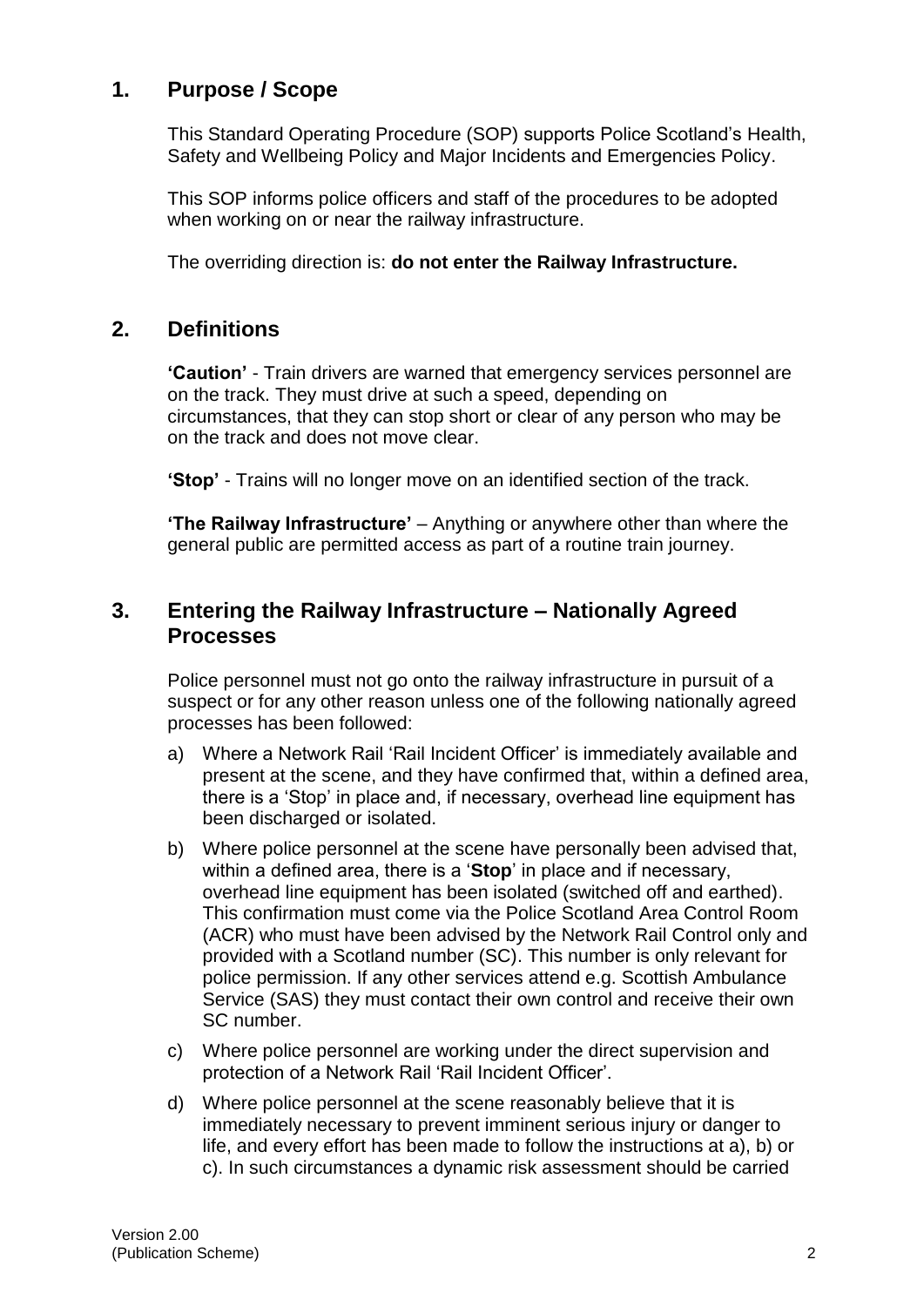out, including the risk of electrocution from contact with overhead power cables or live rails through arcing if carrying lengthy or extending equipment of a conductive nature (Personal Protective Equipment (PPE) etc.).

#### **4. On the Railway Infrastructure – Safety Precautions and Advice**

When police personnel have to go on or near the line or work in the vicinity of it, a '**Stop**' must be in place and the following safety precautions and advice must be observed:

- Accuracy in describing the location of an incident is essential. All structures on the rail environment have individual identifiers, usually located on a metal plate affixed to structure consisting of letters and numbers. This identifier should be passed to the ACR for onward transmission to Network Rail Control to ensure the most accurate location can be provided. If such an identifier cannot be located the nearest road name or railway station should be utilized for location purposes.
- Be aware that on double or multiple tracks, trains may approach from either direction on any line;
- Wear high visibility clothing;
- Walk beside the railway keeping as far as possible from the nearest line and no closer than 3 metres as there is a significant slipstream created by passing trains;
- Where possible, when Network Rail staff are not in attendance, have other police personnel positioned safely to act as lookouts to give an early warning of approaching trains
- Police lookouts should use any means possible to alert others of approaching trains, e.g. personal radios or shouting or whistles;
- Do not enter tunnels under any circumstances unless a member of Network Rail staff is present;
- Any police access to railway tunnels will be managed and co-ordinated via the relevant ACR and Network Rail Control Room.
- Particular care must be taken on bridges or viaducts and in cuttings where there is limited clearance at the line side – before negotiating these hazards there must be an available escape route. Only one person can be allowed into the hazard at any one time;
- When crossing the line persons must look both ways, cross quickly, avoid stepping on the rails and avoid points.
- For further advice, refer to the Railway Safety for the Emergency Services guidance.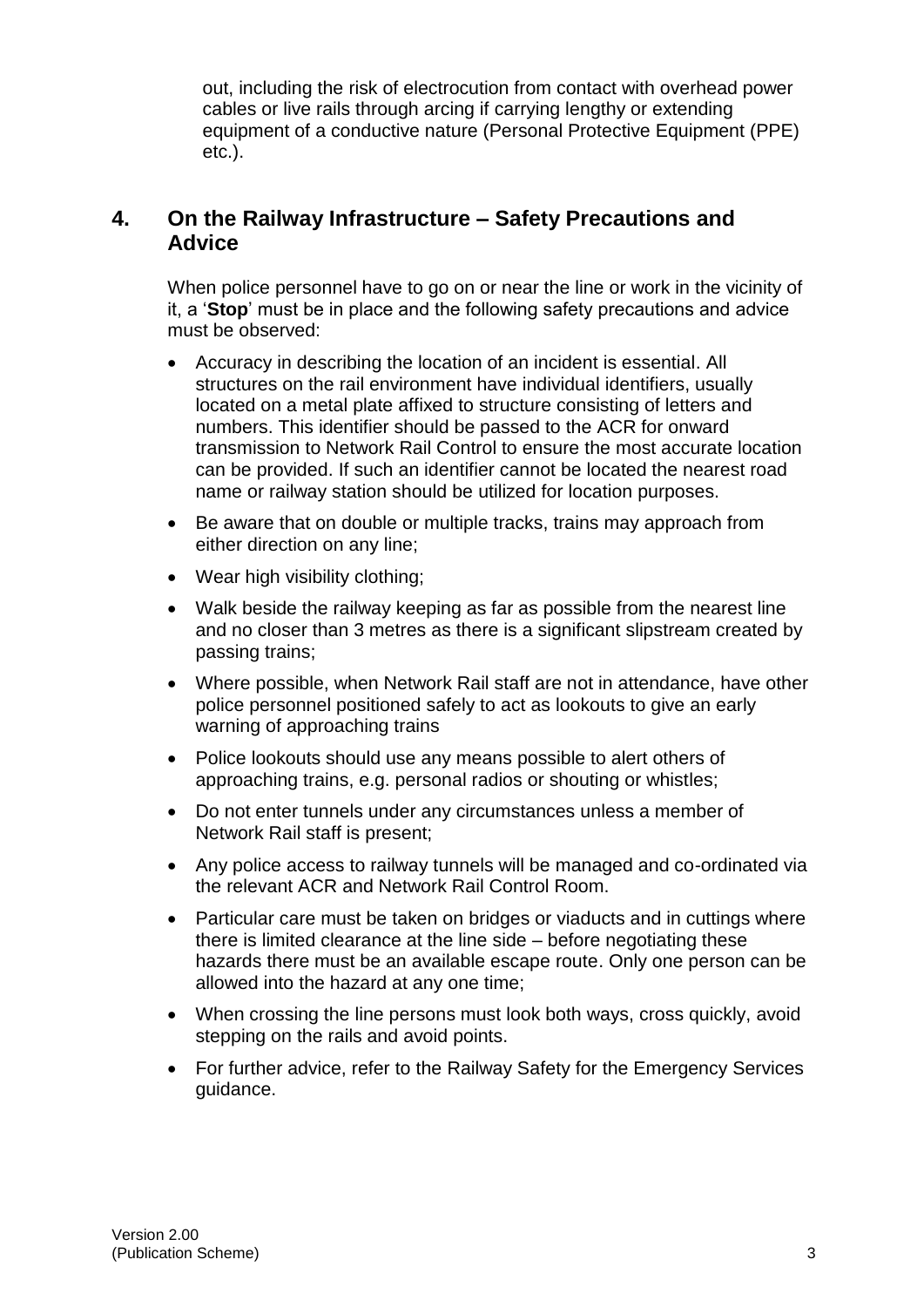# **5. Overhead Lines**

Police personnel should **never** approach electrified overhead lines or equipment until they have been **isolated** (switched off and earthed) and they have been advised it is safe to do so by Network Rail. Overhead lines should be considered live at all times and should not be approached by Police Officers.

Assistance in all matters relating to electrical line and equipment in Scotland **must** be managed and co-ordinated through the Network Rail Control Room.

#### **6. Bodies on the Line**

Unless there are serious geographical and other challenges that prevent British Transport Police (BTP) from attending, BTP will be the lead agency for all non-suspicious railway fatalities.

**Unless there is good reason to suspect that a crime is involved**, a dead body on the line will be moved as soon as reasonably possible. If for any reason, other than a crime, it is considered necessary to photograph the body at the scene, this should be done as a matter of urgency. The body should be covered from view until this has been done.

# **7. Interviewing of Rail Staff**

For safety reasons, Rail Staff should **not** be interviewed whilst on duty and at their posts. In these cases the appropriate railway operator should be contacted to arrange for the person concerned to be properly relieved from their duties prior to interview.

#### **8. Passenger Welfare at Incidents**

The Rail Incident Officer will provide a response to an incident and a coordination function on behalf of Network Rail as their certified point of contact.

At all incidents where trains are stopped out with station access, due consideration should be taken of the welfare of passengers, particularly in extreme temperatures. Discussion should take place with the Rail Incident Officer as soon as practicable and the use of Rail Incident Care Teams considered.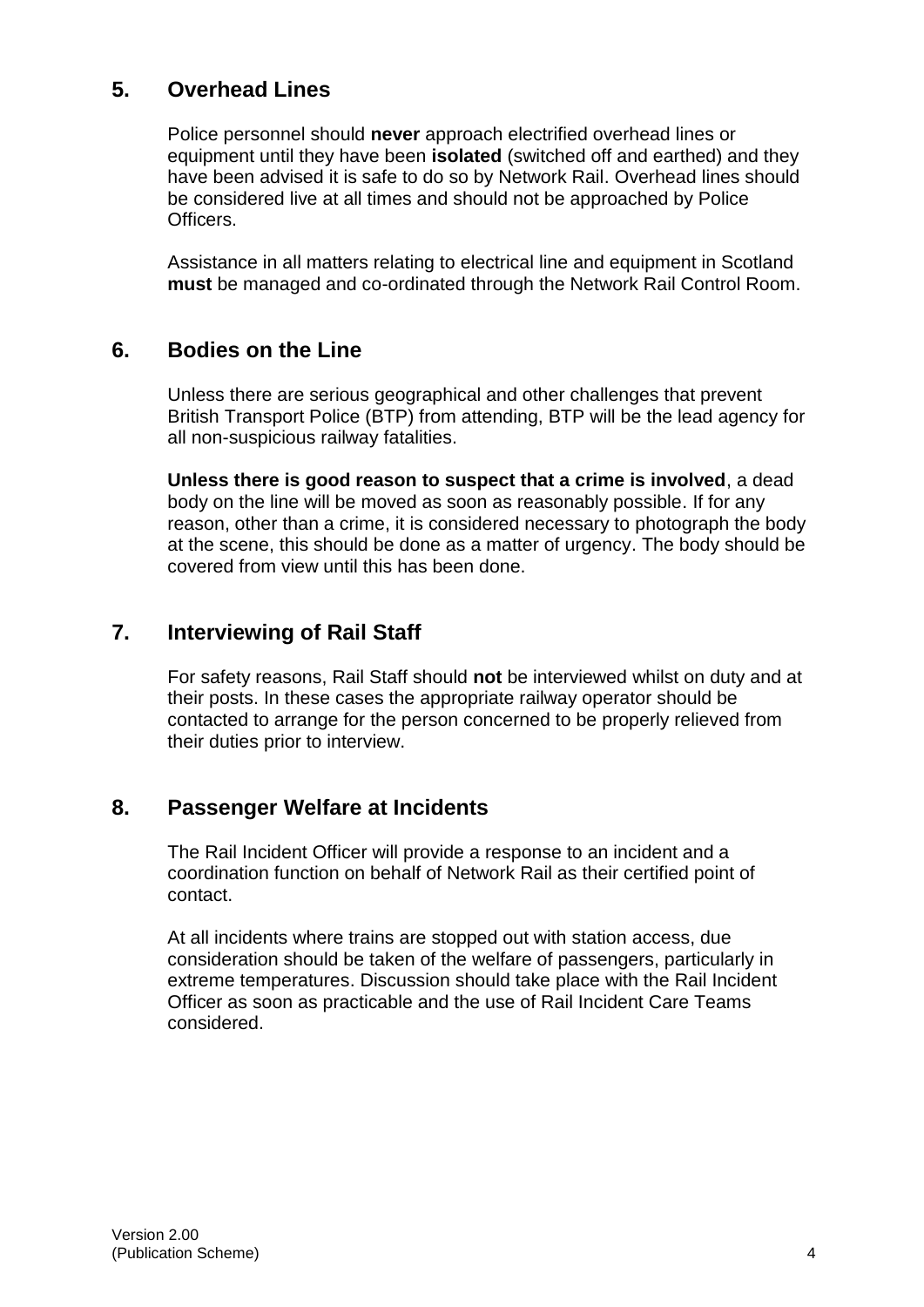# **9. Bridge Strike**

**All** incidents involving bridge strikes should be reported to Network Rail Infrastructure Control in order for the bridge to be examined for structural integrity. All bridges have an identification number which should be passed to the ACR.

Road Policing Officers should be requested to attend however, if unavailable, a divisional resource should attend.

All affected roadways must be closed until the bridge integrity is assessed by the relevant Network Rail employee and deemed safe.

Further guidance and advice on dealing with bridge strikes can be found in:

- Police Bridge Strike Protocol Initial Actions;
- Response to a Bridge Strike at a Bridge Carrying the Railway over the Road;
- Response to a Bridge Strike over the Railway.

#### **10. Jurisdiction**

Under legacy Force arrangements, there was a nationally agreed protocol between BTP and ACPOS Police Circular 12/2002 which covered the following areas:

- Reporting and recording of offences;
- Reporting and Investigation of categories of deaths on the railway;
- Drugs Related Deaths;
- Fatal Road Accidents at Level Crossings; and
- Mutual Aid / Extended Jurisdiction.

Although currently under review, Police Scotland and BTP should continue to work within the spirit of that arrangement to ensure the integrity of any and all investigations related to deaths, or otherwise, remains intact.

BTP has a Police Service Agreement (PSA) for the policing of Glasgow Subway network. This includes stations, rail lines and the Broomloan Road Depot. This agreement does not extend to the policing or recording of crimes or offences committed on or at the SPT Subway Park and Ride Car Parks, which remain under the jurisdiction of Police Scotland.